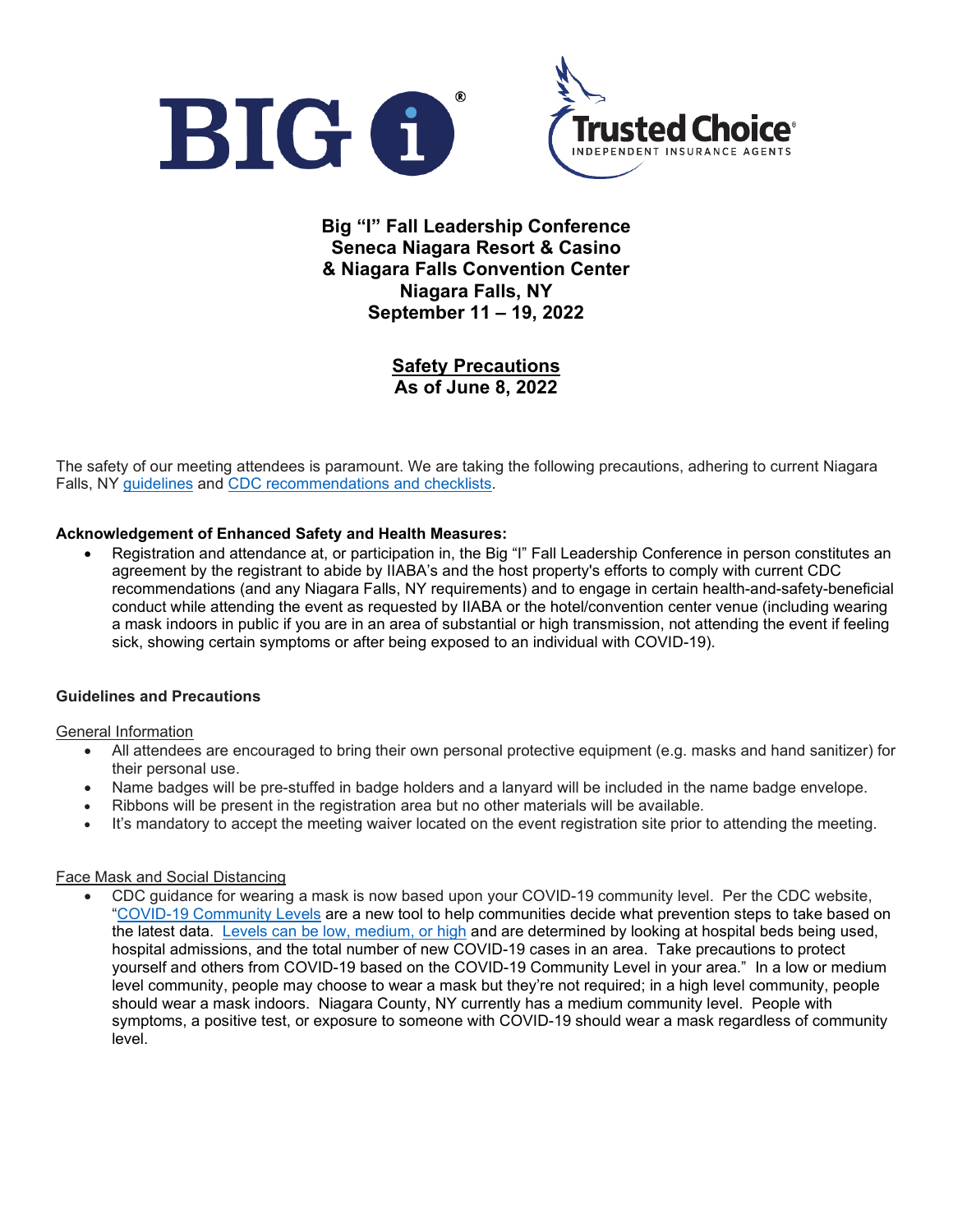### General Hotel & Convention Center Cleanliness

- In an effort to enable safe travel, the Seneca Niagara Resort & Casino supports the American Hotel & Lodging Association's [Safe Stay Guidelines.](https://www.ahla.com/sites/default/files/SafeStayGuidelinesV8_032722%20Final.pdf)
- Touchless hand sanitizer stations are located around the hotel and convention center.
- Public bathrooms will be cleaned frequently (more than once an hour).

## COVID-19 Response and Protocols

- Seneca Niagara Resort & Casino if a guest begins to feel ill, he/she will be strongly encouraged to contact health authorities in order to be tested for COVID-19. Prior to and after being tested, a guest with a suspected or confirmed case will be required to remain in his/her guest room until the guest can depart from the hotel to return home or go to a medical facility. If a guest tests positive, the hotel strongly encourages the guest to seek a medical facility as the hotel is not designed or equipped to handle medical care. If a guest is under quarantine, the guest may reach out to the front office to talk through options for food delivery outside his/her guest room door. Once vacated, a room occupied by a guest who is suspected of having or has been diagnosed with COVID-19 will be removed from service to undergo a detailed cleaning protocol. The guest room will not be returned to service until the room has been disinfected, and consistent with the guidance issued by local health authorities.
- Niagara Falls Convention Center if a guest is presumed to have, is exhibiting symptoms of, or is lab-diagnosed with COVID-19, a Niagara Falls Convention Center security department representative will escort the attendee to a designated area and/or coordinate engagement with the Department of Health. In the event of a known exposure, the convention center will deep clean all known points of contact/exposure and re-clean impacted common and high-traffic areas on property regardless of when they were last cleaned.

Hospitals: Niagara Falls Memorial Medical Center  $621$  10<sup>th</sup> Street Niagara Falls, NY 14301 (716) 278-4000 (.7 miles/3 minutes driving)

Mount St. Mary's Hospital 5300 Military Road Lewiston, NY 14092 (716) 297-4800 (5.8 miles/14 minutes driving)

Urgent Care: WellNow Urgent Care 7432 Niagara Falls Boulevard Niagara Falls, NY 14304 (716) 371-4260 (4.2 miles/12 minutes driving)

Niagara Falls Urgent Care and Primary Care 3117 Military Road #2 Niagara Falls, NY 14304 (866) 389-2727 (4.5 miles/12 minutes driving)

Test Facilities: Please check [CVS.com](https://www.cvs.com/) for the closest store.